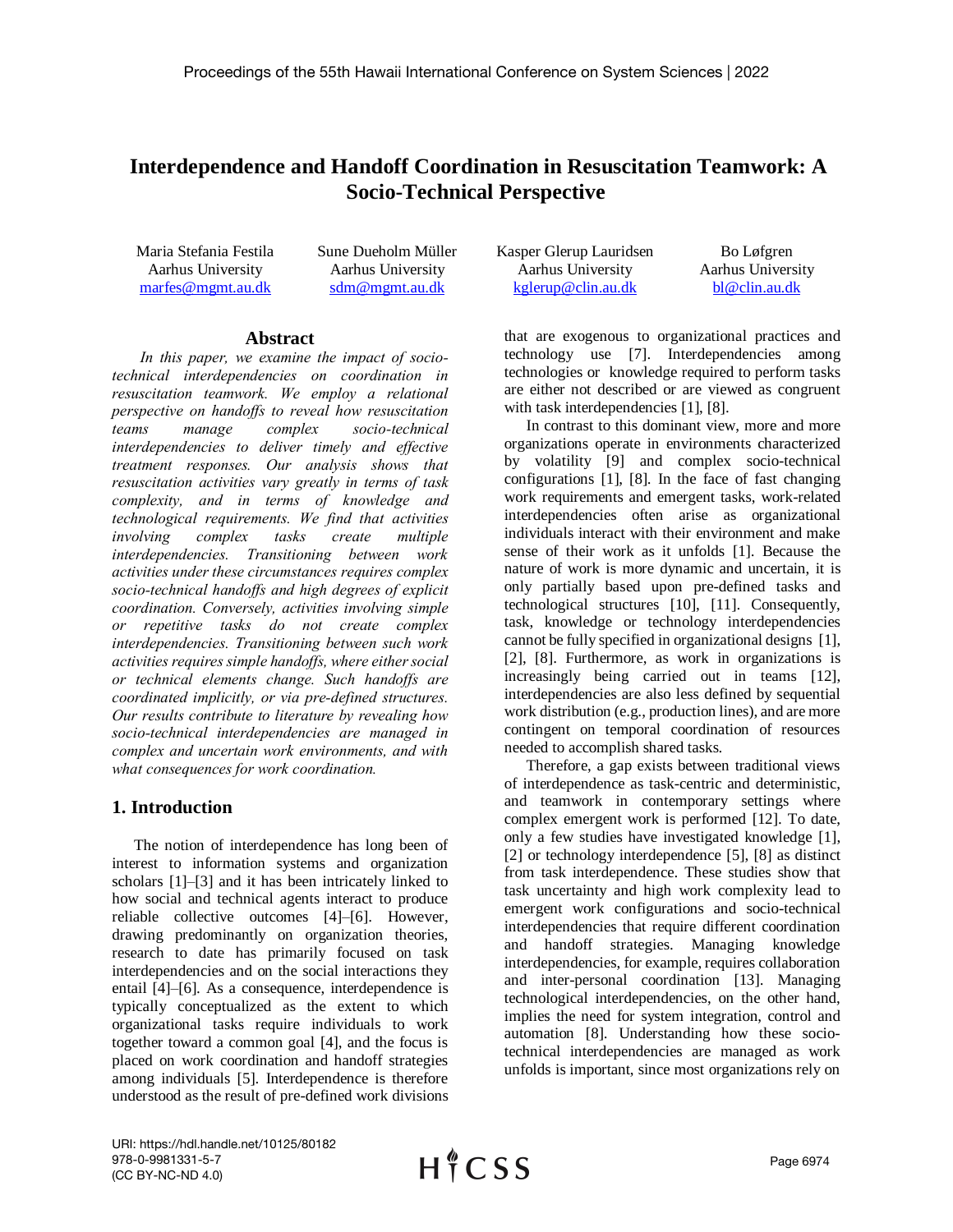interdisciplinary work, and on numerous technologies with different requirements and capabilities.

Work complexity and uncertainty are characteristics of healthcare settings, where nonroutine medical cases, often with unpredictable development trajectories, are managed by interdisciplinary teams using multiple information systems and medical devices. Therefore, healthcare settings are characterized by non-linear, complex interactions requiring unique combinations of specialized knowledge and technological resources. However, despite high levels of socio-technical interdependencies and teamwork in healthcare settings, research in this area has primarily focused on asynchronous care coordination [14]. Here, the notion of interdependence has been addressed only to the extent that it provides a theoretical argument for exploring patient handoffs [15], in which sequential work interdependence manifests at the change of shift. Handoff and coordination strategies during synchronous teamwork such as resuscitation or trauma interventions are largely unexplored [14].

In this paper, we focus on emergent work configurations during resuscitation events, and emphasize the distinction between task, technology and knowledge interdependencies. We investigate how resuscitation teams manage interdependencies and coordinate work as it unfolds. Because resuscitation interventions are unique, contextdependent, and non-routine, team members define and delegate tasks as situations unfold, and continually manage interdependencies between available resources (e.g., knowledge and technologies) and emergent task requirements. Our guiding research question is: *What interdependence patterns are exhibited during resuscitation teamwork and what are the implications for coordination in complex and uncertain work?*

To answer this question, we present an observational study of resuscitation practices at a Danish hospital. Based on video data of seven inhospital resuscitation interventions, we explore how resuscitation teams manage emergent socio-technical interdependencies to deliver timely and effective treatment. Our analysis reveals multiple types of handoffs as resuscitation work unfolds across activities. While some handoff types are more prominent than others, they all provide insights into how socio-technical interdependencies are managed in environments characterized by high levels of uncertainty and work complexity.

## **2. Interdependence and handoffs**

Interdependence and the consequent need for coordination and handoffs among agents are vital concerns in organization and information systems research [2], [3]. By nature, systems and organizations are composed of multiple agents, e.g., individuals, groups, technologies, that may perform different functions, but that produce collective outcomes. The interdependence that exists between agents, and the subsequent interactions it enables are conceived as the micro-foundations of organizational work [1]. Interdependence has been described as existing between organizational units [16], roles and knowledge [17], tasks [18] or technologies [8]. However, extant research has primarily focused on task interdependence [16], [18], [19] and on how individuals coordinate collective action [13], [20]. Here, interdependence is typically defined as the extent to which interdependent organizational tasks require individuals to work with one another  $[16]$ ,  $[19]$ and the focus is placed on identifying coordination requirements and strategies as work is handed over among individuals [5]. Interdependencies between technologies and knowledge are assumed to mirror task interdependencies, and as such, to be easily specified and managed [1], [8]. While this may be true for work environments with linear, recurring and predictable tasks, environments with more complex, interdependent and unpredictable work require emergent and unique combinations of specialized knowledge and technological resources, which cannot be specified in advance.

This is the situation of much healthcare teamwork, which is challenged by emergent, synchronous interdependencies, complex technologies, variability of patient cases, incomplete data, and rapidly evolving situations [14], [21]. However, research in healthcare organization has predominantly examined handoffs in distributed work (e.g., sequential shifts), and has focused on interdependencies between social elements such as tasks or roles [15]. In contrast, our work examines both social and technological interdependencies as they manifest in collocated care teams, where the necessity of temporal socio-technical coordination plays a crucial role in shaping transitions between activities.

Construing of interdependence as socio-technical allows us to examine how individuals, tasks and technologies form mutually dependent ensembles as work activities unfold, and with what consequences for teamwork coordination [13]. Socio-technical interdependencies can be investigated by looking at handoffs, which are observable manifestations of socio-technical interdependencies, as teamwork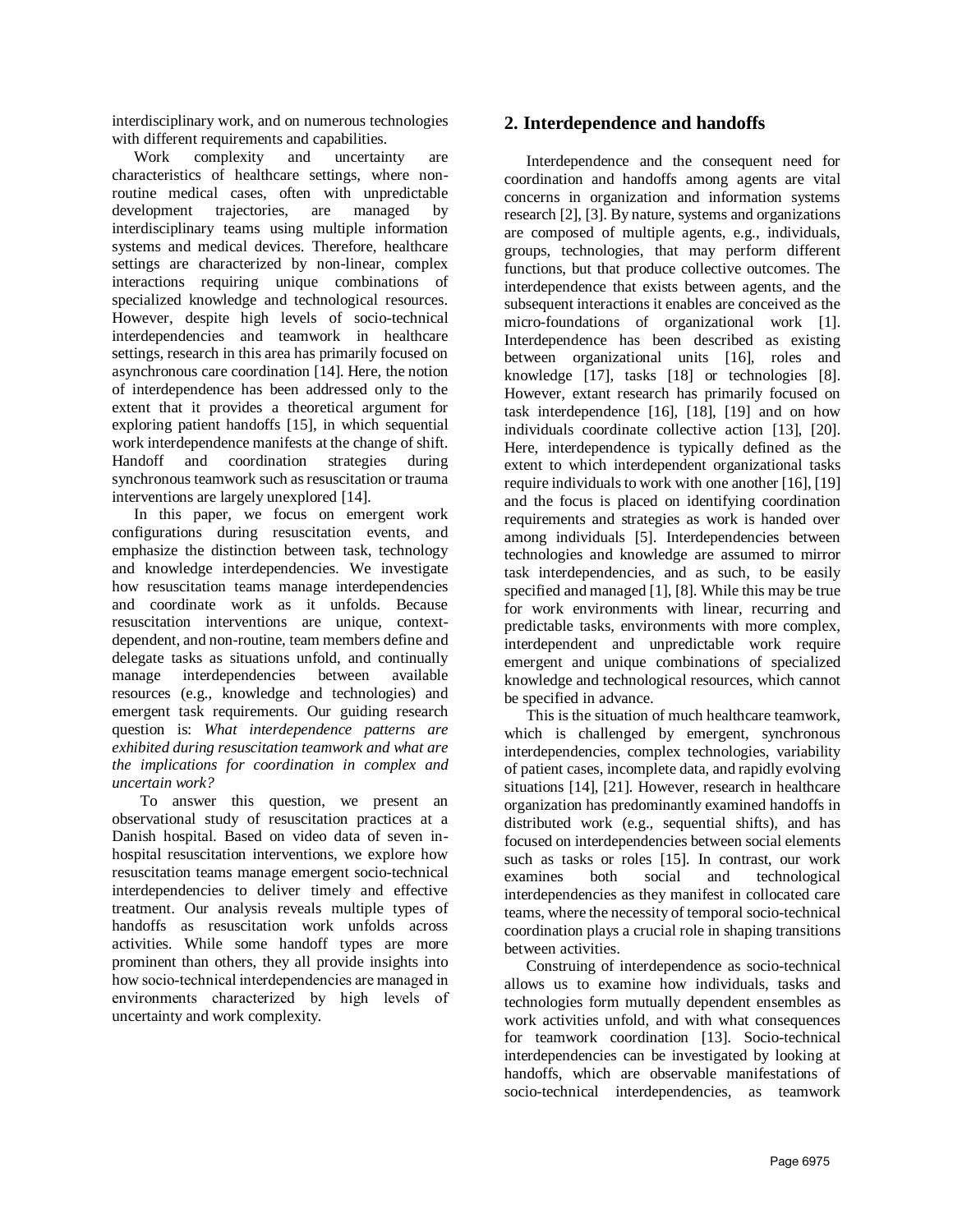unfolds [2]. Since handoffs are a consequence of the many ways in which work is divided during team organizing, e.g., across tasks, technologies, knowledge, and roles [5], they facilitate an understanding of the strategies necessary to coordinate and integrate work across divisions [5], [8], [22].

In line with a socio-technical perspective, Pentland et al. [5] define handoffs as "a sequential relationship between two activities or events" (p. 286). According to this perspective, handoffs occur when work passes from one activity to the next in the context of a stream of coherent activities. For the purpose of this paper, we define work activities based on three attributes: individuals, tasks and technologies. Consequently, we can describe seven types of handoff between organizational activities, since there will be one type of handoff for each attribute, and for each combination of attributes:

*Handoffs between individuals* occur when there is a change in the individual performing the work, but no change in the work task and technology used.

*Handoffs between tasks* occur when an individual performs two or more tasks using the same technology.

*Handoffs between technologies* describe situations in which an individual performs a task by using multiple technologies.

*Handoffs between individuals and tasks* describe multiple individuals using the same technology for carrying out different tasks.

*Handoffs between individuals and technologies*  occur when task completion requires multiple individuals working sequentially using different technologies.

*Handoffs between tasks and technologies* describe situations in which an individual completes two or more tasks, each requiring different technologies.

*Handoffs between tasks, technologies and individuals* are complete handoffs that occur when a task is completed and a new one needs to be performed by another individual using a different technology.

Viewing handoffs as relationships between activities, and activities as ensembles of mutually interdependent tasks, individuals, and technologies enables the discovery of complex interdependence patterns, which provides greater insight into the different ways in which work is organized and coordinated in contemporary organizations [5].

## **3. Method**

In this paper, we investigate how resuscitation teams deal with interdependencies under conditions of uncertainty and complex work requirements. To do so, we draw on the concept of handoffs as indicators of

interdependencies between individuals, tasks and technologies [2]. We employ an observation-based research approach, which allows us to investigate work practices and relationships in situ [23]. Specifically, video data of in-hospital resuscitation practices were analyzed through the lens of handoffs as relationships between activities [5].

### **3.1. Research setting**

The dedicated resuscitation teams at the investigated hospital are cross-disciplinary and crossfunctional, and vary in terms of size and composition. The teams are usually composed of anesthesiologists, cardiologists, anesthetist nurses, medical technicians, orderlies and medical assistants of varying levels of medical training and experience. Moreover, the membership of a resuscitation team changes over time due to staff turnover and rotation patterns. Oftentimes, the team members do not know the colleagues they work with during resuscitation interventions, nor are they always aware of the expertise, knowledge, and experience of the other team members.

In-hospital cardiac arrests often occur in the emergency department and intensive care unit, where patients in critical condition are admitted. However, in-hospital cardiac arrest can also occur in medical or surgical wards, although more rarely. Because the work of resuscitation teams is distributed, there is no single setting in which resuscitation work takes place. As such, apart from the varying team composition, the work environment of resuscitation teams, including the available technology, also varies greatly. For example, when a cardiac arrest occurs in the emergency department or in the intensive care unit, resuscitation teams will often have more specialized technologies and equipment at their disposal, since these settings are already equipped with advanced monitoring and diagnostic devices. In contrast, when a cardiac arrest occurs in a medical ward, the resuscitation team will often need additional equipment and technology than what is readily available. In these circumstances, advanced cardiac arrest treatment may be delayed, and tasks need to be prioritized based on resources available at any given moment. The technology used by the resuscitation teams in our study can be summarized as a combination of information management tools (e.g., EMR and paper charts), monitoring and treatment equipment (e.g., vital sign monitors, defibrillators, and ventilators), and diagnostic tools (e.g., for ultrasound and ECGs).

Cardiac arrests are often called by ward personnel, who provide basic life support (BLS) to the patient while summoning the on-call resuscitation team to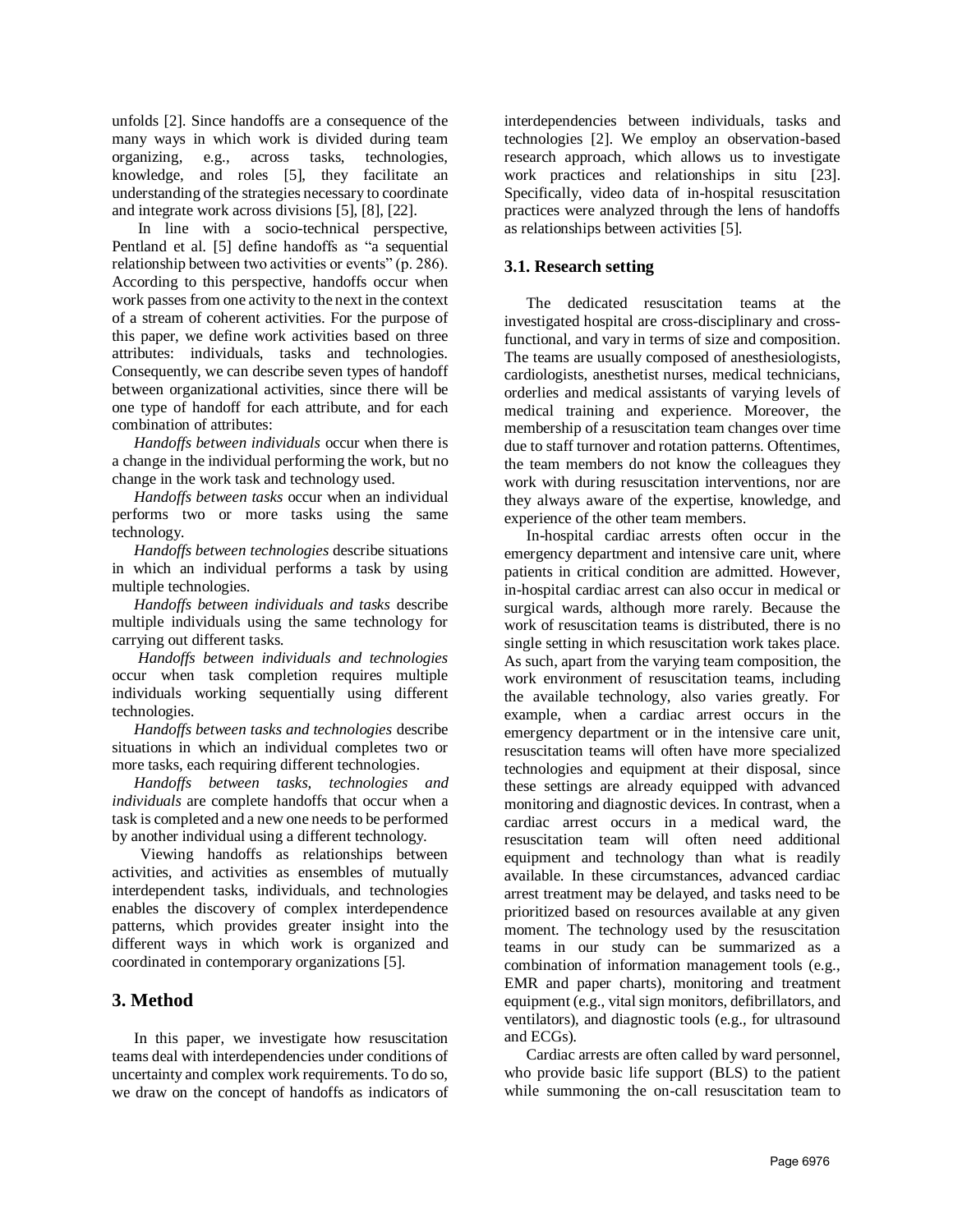perform advanced life support (ALS). Upon arrival at the cardiac arrest location, the resuscitation team is required to adhere to a specific set of guidelines, stipulated by an internationally recognized ALS protocol. The guidelines define best practices including diagnosis, chest compressions, airway management, cardiac rhythm analysis, defibrillation, and drug administration following a time-dependent algorithm. The ALS protocol is instrumental in structuring interactions among team members in the absence of pre-defined roles and shared mental models. Furthermore, the protocol is used to manage expertise and technological interdependencies that emerge as the treatment unfolds. However, due to the particularities of each case and complications, strict adherence to the ALS protocol is often not possible.

Resuscitation teams thus operate in settings characterized by interdisciplinary work, technological complexity, and task uncertainty. In light of these characteristics, resuscitation teamwork provides a fertile ground for investigating how socio-technical interdependencies are managed in complex and dynamic work.

## **3.2. Data Collection**

Due to the sensitive nature of resuscitation research, as well as the unpredictability of in-hospital cardiac arrests, conducting in-situ observations of resuscitation practices can be challenging. However, video recordings can be used as an alternative to insitu observations when conducting sensitive research, since video data grant researchers access to the field in a less intrusive manner [24]. Video recordings capture emergent action as it unfolds [13] and afford in-depth accounts of moment-to-moment interactions [25].

The video data for this paper were collected as part of a larger research project investigating topics related to the organization and coordination of resuscitation teams in a Danish hospital. The project members obtained permission to video record in-hospital resuscitation interventions by means of body cameras worn by resuscitation team members. Consent was received from all participating health professionals, as well as from involved patients (or relatives when cardiac arrests resulted in deaths).

The body cameras were turned on as the resuscitation teams arrived at the cardiac arrest locations. Recording was stopped when the resuscitation intervention ended – either in case of return of spontaneous circulation or when treatment was discontinued. The number of recorded interventions is seven. The video data were stored in a secure database (REDCap), to which only authorized project members had access. The video data were

deleted after 30 days. Prior to deletion, each video recording was verbally and visually transcribed. On the one hand, conversations from the video recordings were transcribed verbatim. Since conversations constitute social action and are situated in a physical work environment [13], they enable observation of material and social aspects of work-related handoffs. On the other hand, the video material was visually transcribed in order to obtain a detailed inventory of available technology, artifacts, people and space, as well as non-verbal interactions among individuals [25]. Our verbal and visual approach to data transcription as a substitute for in-situ observations supports an analytical perspective that is consistent with the tenets of sociomateriality, which emphasizes the inseparability of social and material aspects of organizational work [26].

## **3.3. Data analysis**

To examine how socio-technical interdependencies impact handoff coordination in resuscitation teamwork, we engaged in analyzing the visual and verbal transcripts by searching for handoff patterns exhibited by resuscitation teams. To this end, we employed a relational perspective on handoffs, which allowed us to uncover interdependence patterns that other, human-centric perspectives would have ignored [5]. In line with this relational perspective, we drew on Pentland et al.'s [5] definition of handoffs as relationships between activities, rather than between people. Based on this definition, handoffs occur when work passes from one activity to the next in the context of goal-oriented action. In a resuscitation event, the goal is to restore spontaneous blood circulation and treat the cause of cardiac arrest.

In order to identify when work passed from one activity to the next, we focused on the similarity or difference between pairs of activities [5]. To that end, when either an individual, a task, a technology, or a combination of the above changed in the course of a resuscitation event, we noted that a change in activity occurred. For example, when a team member used the EMR to check the patient's medical history, and then ultrasound imaging to identify possible cardiac arrest causes, we noted a change in task and technology (difference), but no change in person (similarity) as work passed from one activity to the next. Conversely, when two team members took turns in performing chest compressions, we noted a handoff in which people changed, but the task and technology did not.

By conceptualizing activities as ensembles of people, tasks and technologies (three attributes) – seven handoff types are theoretically possible [5]. On the one hand, there are three handoff types where only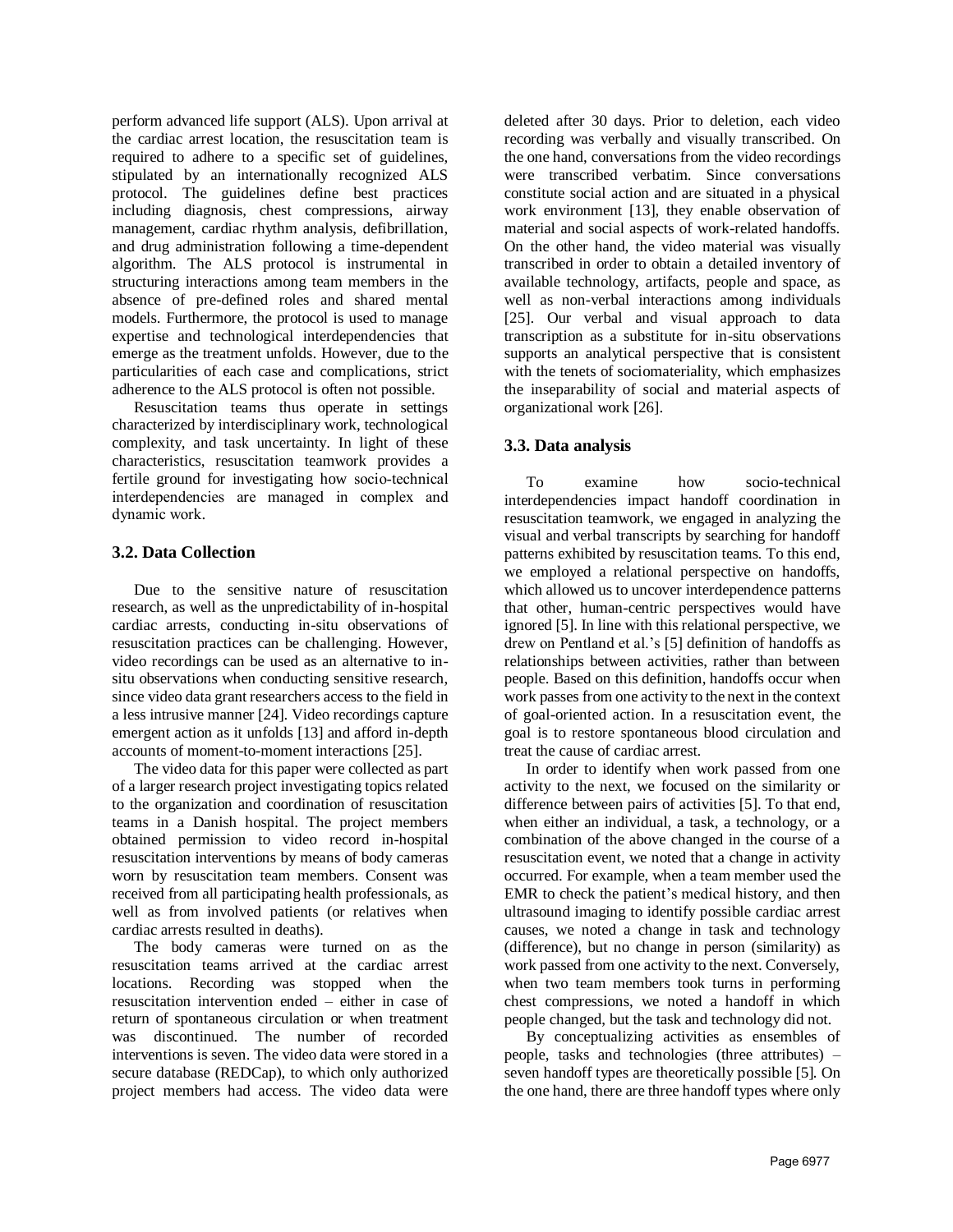one attribute changes – handoffs between people, handoffs between technologies and handoffs between tasks. On the other hand, there are four handoff types where two or more attributes change – where people and tasks change, where people and technologies change, where tasks and technologies change, or where all three attributes change, [5]. However, in our dataset, we did not observe any handoff in which either technologies or tasks change, but all other attributes remain the same. Table 1 provides an overview of the identified handoff types and corresponding examples pertaining to each handoff type. After identifying and coding handoff types across the dataset, we performed within-case analyses for each of the seven cases, in order to gain an in-depth understanding of the specific circumstances under which certain interdependence patterns emerge – team composition, technology, and artifacts available [27]. Thereafter, we performed a cross-case analysis, where the focus was on identifying recurring patterns [28] in terms of how resuscitation teams dealt with emerging work interdependencies in order to coordinate treatment.

During our analysis, we discovered multiple types of handoffs. While some handoff types were more prominent than others, they all provided insights into how resuscitation work is organized and the work coordination and integration strategies required to deal with different types of interdependencies.

| <b>Construct</b>                                               | <b>Description</b>                                                                                                                                                    | <b>Examples</b>                                                                                                                                                                                                                                                                                 |
|----------------------------------------------------------------|-----------------------------------------------------------------------------------------------------------------------------------------------------------------------|-------------------------------------------------------------------------------------------------------------------------------------------------------------------------------------------------------------------------------------------------------------------------------------------------|
| Handoffs between<br>people                                     | This type of handoff occurs when<br>team members change, but the<br>technology or task do not                                                                         | Changes in the person responsible for BLS tasks<br>such as chest compression and ventilation.<br>"We need someone to take over the compressions."<br>"We need someone to administer the adrenalin."                                                                                             |
| Handoffs where<br>tasks and<br>technologies<br>change          | This type of handoff describes a<br>change in task and technology, where<br>the team member(s) performing the<br>tasks remain(s) the same                             | One person looks in the cardiac arrest guidelines to<br>check reversible causes and afterwards, walks to<br>the computer to check patient history.<br>The anaesthesiologist places a SATs monitor near<br>the patient, checks values, then intubates the<br>patient using a video laryngoscope. |
| Handoffs where<br>people and<br>technologies<br>change         | Handoffs of people and technologies<br>describe tasks undertaken by<br>(an) other team member(s) with new<br>technology                                               | One person tracks time on the wall clock; another<br>person takes over this task and switches to track<br>time on the defibrillator.                                                                                                                                                            |
| Handoffs where<br>people and tasks<br>change                   | This type of handoff implies a fixed<br>technology but (a) new team<br>member(s) using it for a new task                                                              | One person uses the defibrillator to track time while<br>another person uses it to analyze the heart rate.<br>"28, 29, 30" – the person who performs the cardiac<br>arrest counts down and this starts the task of<br>ventilating the patient. Another person performs the<br>ventilation task. |
| Handoffs where<br>people, tasks, and<br>technologies<br>change | This type of handoff occurs when a<br>task is completed and a new one<br>needs to be performed by another<br>member<br>using<br>different<br>team<br>a<br>technology. | The cardiac massage performed by an orderly is<br>paused in order for the cardiologist to perform an<br>ultrasound.<br>One person performs an ultrasound scan before<br>another person can start the cardiac massage.<br>"Stop the cardiac massage, check for heart rate."                      |

| Table 1. Handoff types - definitions and examples |
|---------------------------------------------------|
|---------------------------------------------------|

## **4. Findings**

In this section, we describe patterns of interdependencies between tasks, individuals and technologies in the context of resuscitation work and discuss the coordination demands they entail. Table 2 presents a synthesis of our findings in terms of handoff frequency (in percentages) for each of the cases, and describes coordination demands for each handoff type.

### **4.1. Making sense of unfolding work**

The in-hospital resuscitation interventions we observed took place in environments best characterized as complex and uncertain, which had an impact on the interdependencies and handoff patterns we observed. All resuscitation teams faced a great deal of task uncertainty and complex technology and knowledge interdependencies, as new activity and treatment requirements were constantly emerging.

As resuscitation teams arrived at the cardiac arrest locations, there was often a lack of clarity with regard to various aspects of the intervention: patient history and medical condition, cardiac arrest cause, team members present, designated team leader, as well as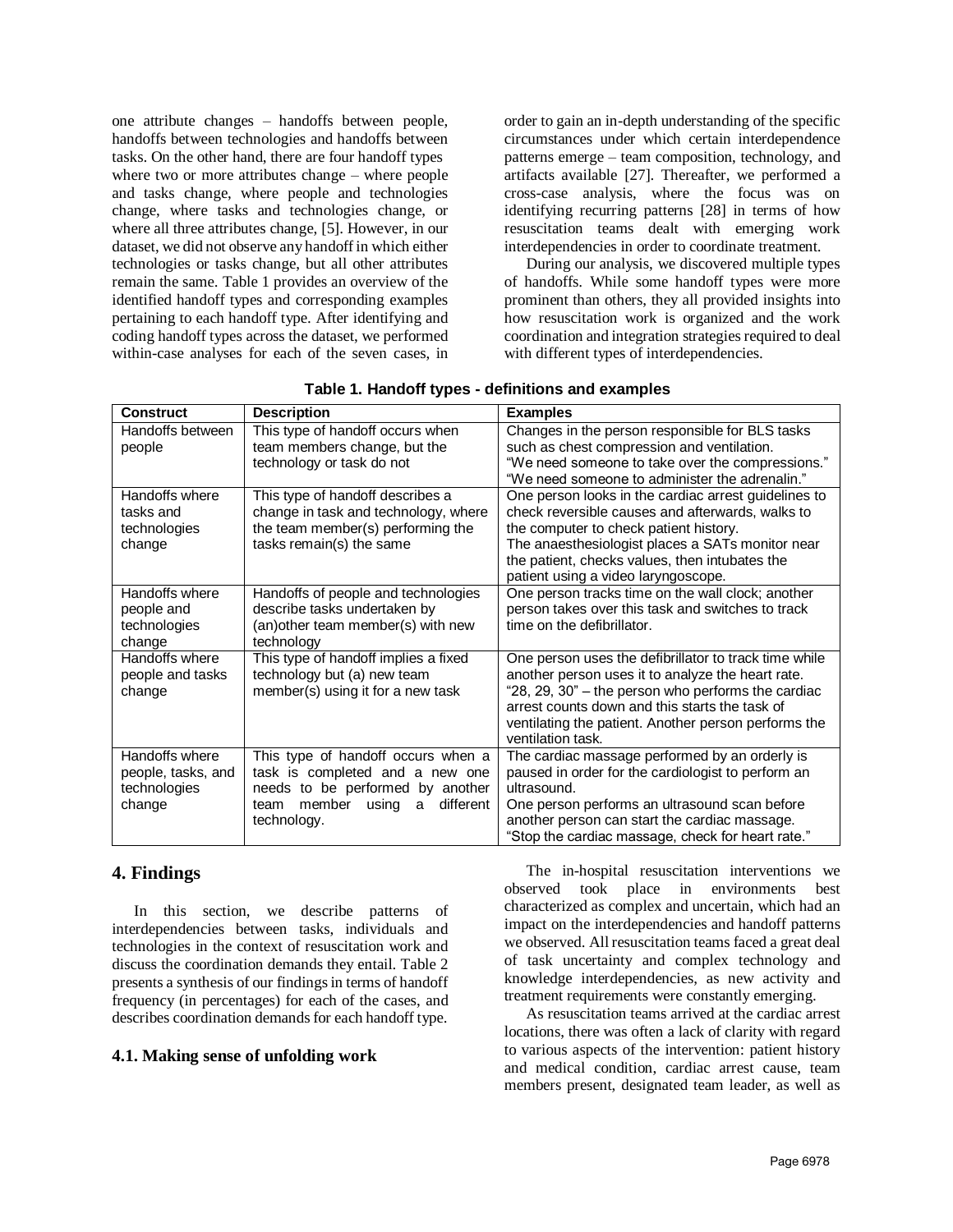expertise and technologies available. As a first step the resuscitation teams therefore needed to make sense of their environment and work requirements. This usually implied an initial handoff between the resuscitation team and the ward personnel who summoned the resuscitation team. During this handoff, crucial patient information such as status, medical history and possible cardiac arrest causes, as well as resuscitation responsibility were transferred from the ward personnel to the resuscitation team. The next step was to make sense of the resources available. To that end, team members usually presented themselves in terms of profession, discipline, and level of expertise. Utterances such as "I am just the service assistant" "anesthesiologist in the ward," or "the cardiologist is on call here" helped the teams understand and devise ways in which expert knowledge and skills could best be allocated to emergent task requirements.

Lastly, making sense of the environment also implied understanding the specific technology needs of the case at hand, assessing available technology, and addressing unmet technology needs, such as bringing mobile computers and ECG or ultrasound devices to the ward. It is important to mention that these sensemaking processes often occurred concomitantly with the performance of BLS tasks such as chest compressions and airway management, since the first goal of resuscitation teams is to provide life support until spontaneous blood circulation is restored. Establishing a clear diagnosis (i.e., cardiac arrest cause) was therefore not required before initiating basic treatment. Advanced treatment was, in turn, administered by allocating available resources (knowledge and technologies) to emergent tasks. Utterances such as "we need an orderlie to take over chest compressions" or "can you find a computer?" show how interdependencies between resources, such as knowledge, skills, and technologies, were managed as events unfolded.

## **4.2. Knowledge and role interdependence**

In terms interdependence patterns, we found evidence that resuscitation teams most often deal with interdependencies between team members as evidenced by the prominence of handoffs between activities in which individuals changed (Table 2). Here, two considerations were important. On the one hand, we observed interdependencies between roles. When interdependencies between roles (but not expertise) were managed, these were often related to repetitive, time- and physically demanding tasks such as chest compressions, ventilation, or defibrillation. Under these circumstances, managing knowledge and expertise interdependencies was less important, since all members present were skilled in performing chest compression and ventilation (BLS). Handoffs between activities involving BLS tasks were often the type in which only the team member changed, but the task and the technology did not. On the other hand, interdependencies between members also manifested themselves in terms of expert knowledge. More complex knowledge tasks such as leadership, advanced airway management, drug administration, cardiac rhythm analysis, and echocardiography were less dependent on team role – which was flexible – and more dependent on expertise and domain knowledge. Handoffs between activities involving ALS and other knowledge intensive tasks were often complex handoffs, where at least two attributes changed. For example, in one of the cases, a cardiologist was not part of the initial team. However, the team suspected a cardiac (as opposed to non-cardiac) cause after consulting the EMR. The cardiologist on call was then contacted and asked to perform an echocardiography using an ultrasound machine. Under such circumstances, a complex handoff was required: between individuals (based on expertise), technologies (highly specialized), as well as between tasks, since performing an ultrasound requires hands-off time (i.e., time in which chest compressions need to be stopped).

## **4.3. Task interdependence**

Apart from complex interdependencies among team members (based on either role or knowledge), we also observed high levels of task interdependencies. While some of the tasks presented sequential interdependence, others were performed simultaneously. For example, chest compressions and ventilation are two sequential tasks, performed in cycles. The ALS protocol suggest that thirty chest compressions should be followed by two ventilations, and vice-versa. On the other hand, some BLS and ALS tasks exhibited simultaneous interdependence. For example, two-minute cycles of chest compressions, drug administration and electrical activity assessment were concomitantly performed with information retrieval and leadership tasks. Here, we observed that task interdependencies did not mirror interdependencies between team members' roles. However, task interdependencies were more likely to mirror interdependencies between team members' knowledge. This is perhaps not surprising, since complex tasks require domain knowledge and expertise, which in a resuscitation situation are scarce, since there is only one anesthesiologist or cardiologist on each resuscitation team.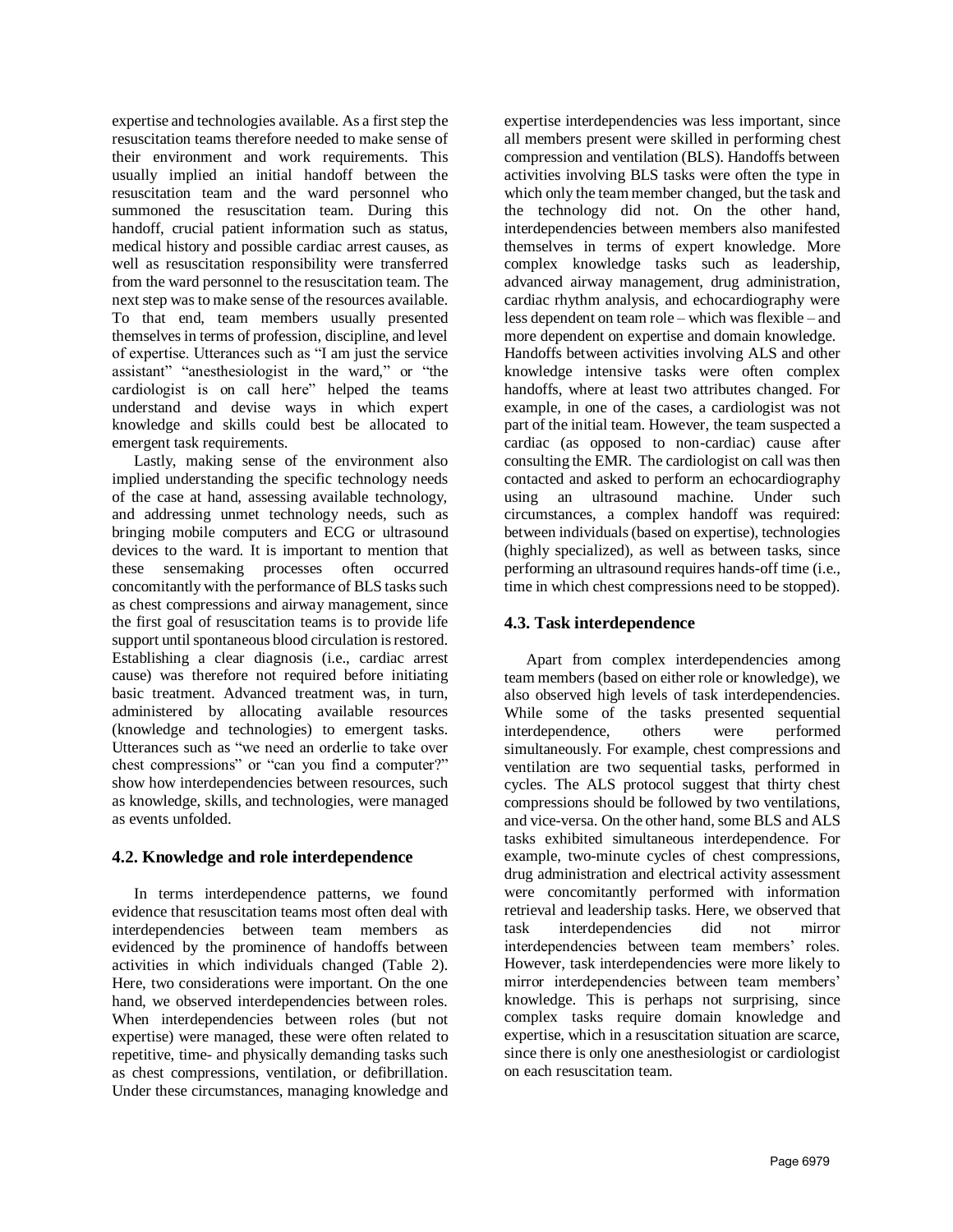| What                               | C <sub>1</sub> | C <sub>2</sub>   | C <sub>3</sub> | C <sub>4</sub> | C <sub>5</sub> | C <sub>6</sub> | $\overline{C7}$ | <b>Handoffs coordination strategies</b>                                                                                                                                                                                                                                                                                                                                                                                   |
|------------------------------------|----------------|------------------|----------------|----------------|----------------|----------------|-----------------|---------------------------------------------------------------------------------------------------------------------------------------------------------------------------------------------------------------------------------------------------------------------------------------------------------------------------------------------------------------------------------------------------------------------------|
| changes?                           |                |                  |                |                |                |                |                 |                                                                                                                                                                                                                                                                                                                                                                                                                           |
| People                             | 74%            | 85%              | 73%            | 94%            | 79%            | 95%            | 81%             | • Used for repetitive or physically demanding<br>tasks such as chest compressions, that do<br>not require specialized knowledge.<br>• Interdependencies are managed by means<br>of communication strategies.<br>• Require explicit coordination between team<br>members. Coordination is achieved via<br>communication and pre-defined structures<br>(e.g., protocols).                                                   |
| <b>Task and</b><br>technology      | 2%             | 2%               | 1%             | $0\%$          | $0\%$          | 0%             | 1%              | • Frequent in situations in which technologies<br>are task-oriented.<br>. Do not require high degrees of coordination<br>among team members.<br>. Imply a heightened demand for both task<br>knowledge and expertise in technology<br>usage. Switching costs may be incurred,<br>due to high cognitive demands.                                                                                                           |
| <b>People and</b><br>technology    | 1%             | 4%               | 5%             | 0%             | 8%             | $0\%$          | 0%              | • Frequent in situations in which work handoff<br>occurs before task completion.<br>• Common for tasks requiring interdisciplinary<br>knowledge, or when a certain approach fails<br>to produce expected results.<br>• Involve high degrees of implicit and explicit<br>coordination, since interdependencies<br>between technology and specialized<br>knowledge, as well as between team<br>members, need to be managed. |
| <b>Task and</b><br>people          | 13%            | $\overline{2\%}$ | 12%            | 4%             | 4%             | $0\%$          | 6%              | • Many task and people interdependencies<br>must be managed during this handoff.<br>Simultaneous interdependence between<br>task and technology and sequential<br>interdependence between tasks need to be<br>coordinated in a single handoff.                                                                                                                                                                            |
| Task,<br>people, and<br>technology | 10%            | 7%               | 9%             | $1\%$          | 9%             | 5%             | 12%             | • Shows the sequential interdependence<br>between certain activities. Each activity<br>implies different tasks and requires different<br>specialized knowledge and technologies,<br>and it requires high degrees of interpersonal<br>and resource coordination.                                                                                                                                                           |

### **Table 2. Handoffs in resuscitation teamwork and implications for coordination**

However, there were also complex tasks that required interdisciplinary knowledge, such as identifying reversible cardiac arrest causes, which can be either cardiac or non-cardiac in nature. For example, across cases we have observed that the task of identifying reversible causes expanded across many activities and handoffs, and required extensive time and attention from the senior physicians and/or team leaders. In such contexts, many handoffs between technologies and individuals occurred before the task was completed.

#### **4.4. Technology interdependence**

Technology interdependence was less evident in our dataset, as compared to other types of interdependence. Because the technologies used by resuscitation teams were highly specialized and taskoriented, we observed that technology interdependence often mirrored task interdependence, as evidenced by the low frequency of handoffs in which technology changed, but the task did not (3%). Technologies such as ultrasound machines, ventilators, ECG, or video laryngoscopes performed unique tasks in the context of resuscitation work, and their use required a great deal of domain expertise and technical knowledge. Handoffs in which technology and tasks changed, often required individuals to completely change their mindset and adapt to both new knowledge tasks (e.g., determining electrical activity, identifying reversible causes) and new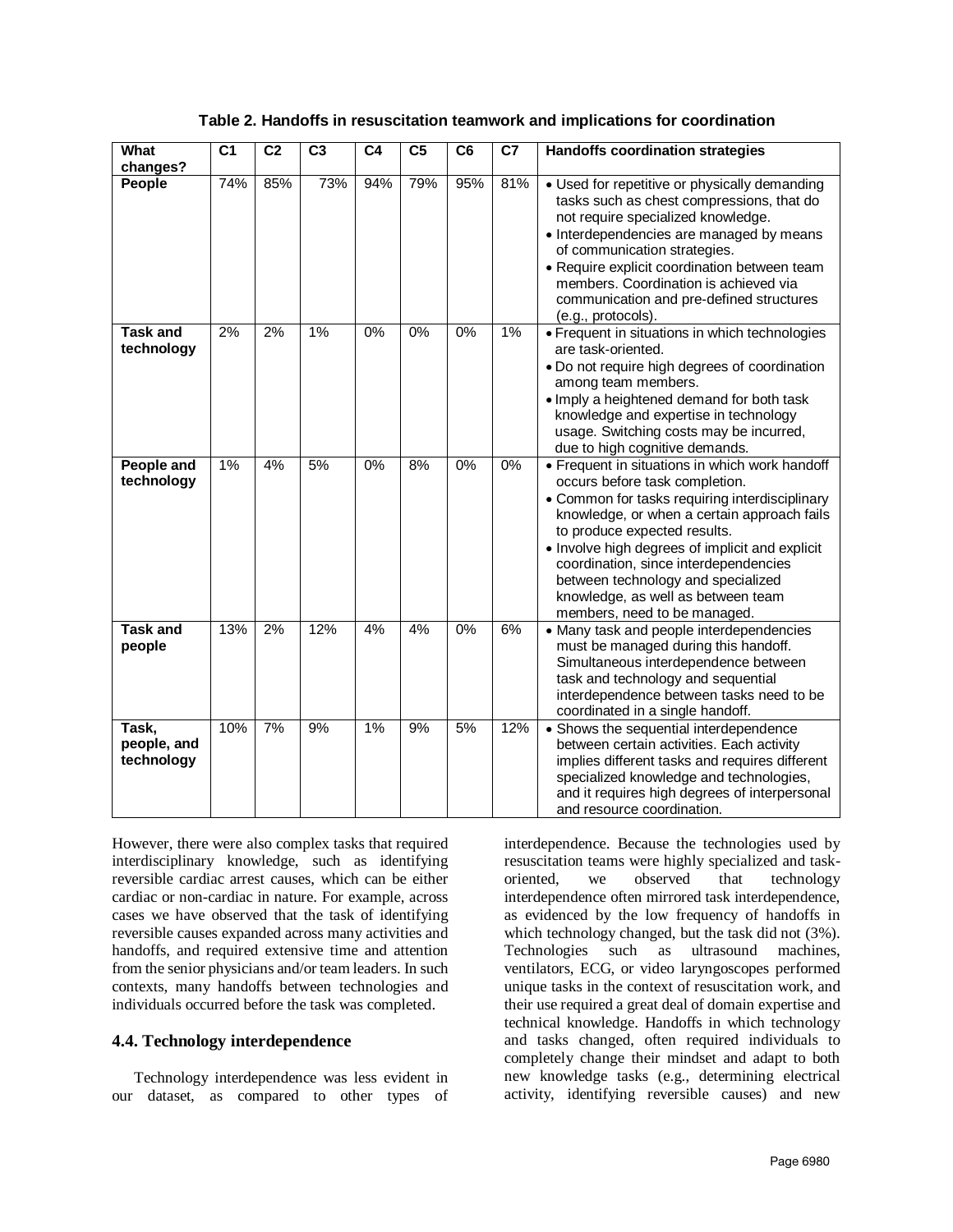sophisticated technologies (e.g., hemodynamic monitoring devices and ultrasound).

However, some technologies were used to perform multiple tasks. For example, we observed that the EMR and defibrillator served multiple functions in the context of resuscitation work and were used to perform different tasks. The EMR was mostly used for retrieving medical, pharmacological, and surgical patient history as well as laboratory results. However, it was also used to identify possible reversible causes of cardiac arrests. In a similar vein, the main function of the defibrillator was to administer electrical shocks in cases of shockable heart rhythms. However, the defibrillator was also used to analyze the heart rhythm in the absence of other monitoring tools and track time in pacing BLS tasks. Conversely, we also observed that some tasks required the use of multiple technologies in order to be completed. For example, identifying reversible causes sometimes required the use of multiple tools and artifacts. A combination of the EMR, an ultrasound scan, and the ALS protocol (which provides a mnemonic device used for remembering possible reversible causes of cardiac arrest) was often used when trying to identify possible reversible causes. While a specific use sequence was not evident, these technologies were interdependent in the sense that failing to complete the task using one of the tools led team members to use another. Using multiple technologies to perform a task often required a number of experts with different domain knowledge, suggesting both task and technology complexity.

## **5. Discussion**

The purpose of our study is to investigate the interdependence patterns exhibited during resuscitation teamwork, and to derive implications for handoff coordination in complex and dynamic work environments. Our investigation reveals two main patterns of socio-technical interdependence. On the one hand, we find that activities involving simple, repetitive tasks do not create complex interdependencies and handoff coordination needs. Performing simple tasks requires neither interdisciplinary knowledge, nor complex technological capabilities. Consequently, transitioning between work activities under these circumstances usually involves simple handoffs, where one attribute changes. Such handoffs, we find, require time management and resource coordination, with the purpose of minimizing hands-off time and maximizing efficiency gains. On the other hand, we find that activities involving complex tasks create multiple interdependencies between knowledge and technological resources. Performing such activities

requires interdisciplinary knowledge, and the capabilities of a single technology are often exceeded. Transitioning between work activities with high human resource and technological demands usually involves complex handoffs, where two or more attributes change. Such handoffs, we find, often necessitate improvisation, as well as high degrees of resource and interpersonal coordination. We elaborate on these findings below, and discuss their implications for handoff coordination in organizational settings characterized by high levels of task uncertainty and work complexity.

First, our findings suggest that simple or repetitive activities requiring low levels of expertise and technological complexity do not create complex interdependencies and handoff coordination needs. In their study of a banking call center, Pentland et al. [5] identified low frequencies of handoffs in which an only organizational individuals changed, but the task and technology remained constant. Because the banking call center is a work system in which tasks are pre-defined and sequentially distributed across organizational roles and technologies, instances in which tasks are not completed before being handed over are rare or non-existent. However, the authors speculate that such handoffs should be more frequent in environments with time-demanding tasks, but less reliant on expertise [5]. Unlike the banking call center the authors investigated, the work of resuscitation teams is partly dependent on repetitive and timedemanding tasks, which require lower levels of expertise. According to the ALS protocol and best practices, performing more than thirty chest compressions leads to physical exhaustion and consequently, to chest compressions that are not sufficiently deep. This, in turn, can severely compromise the resuscitation efforts of the team. Therefore, it is because of the need to "change hands" frequently that this handoff type appears with such frequency in our dataset. While these interdependence patterns create the need for multiple handoffs, such handoffs are simple, and do not require high degrees of coordination.

Because in most organizational settings repetitive tasks are easy to predict, research shows that coordinating task interdependencies requires formal coordination such as standardization, plans, rules and roles, with the purpose of maximizing efficiency gains [11]. In our case however, there was a high degree of uncertainty even in relation to simple or repetitive tasks. For example, roles needed to be established as the resuscitation events unfolded, and tasks were assigned ad-hoc. Furthermore, the performance of simple tasks was highly dependent on all other tasks that needed to be performed, either simultaneously or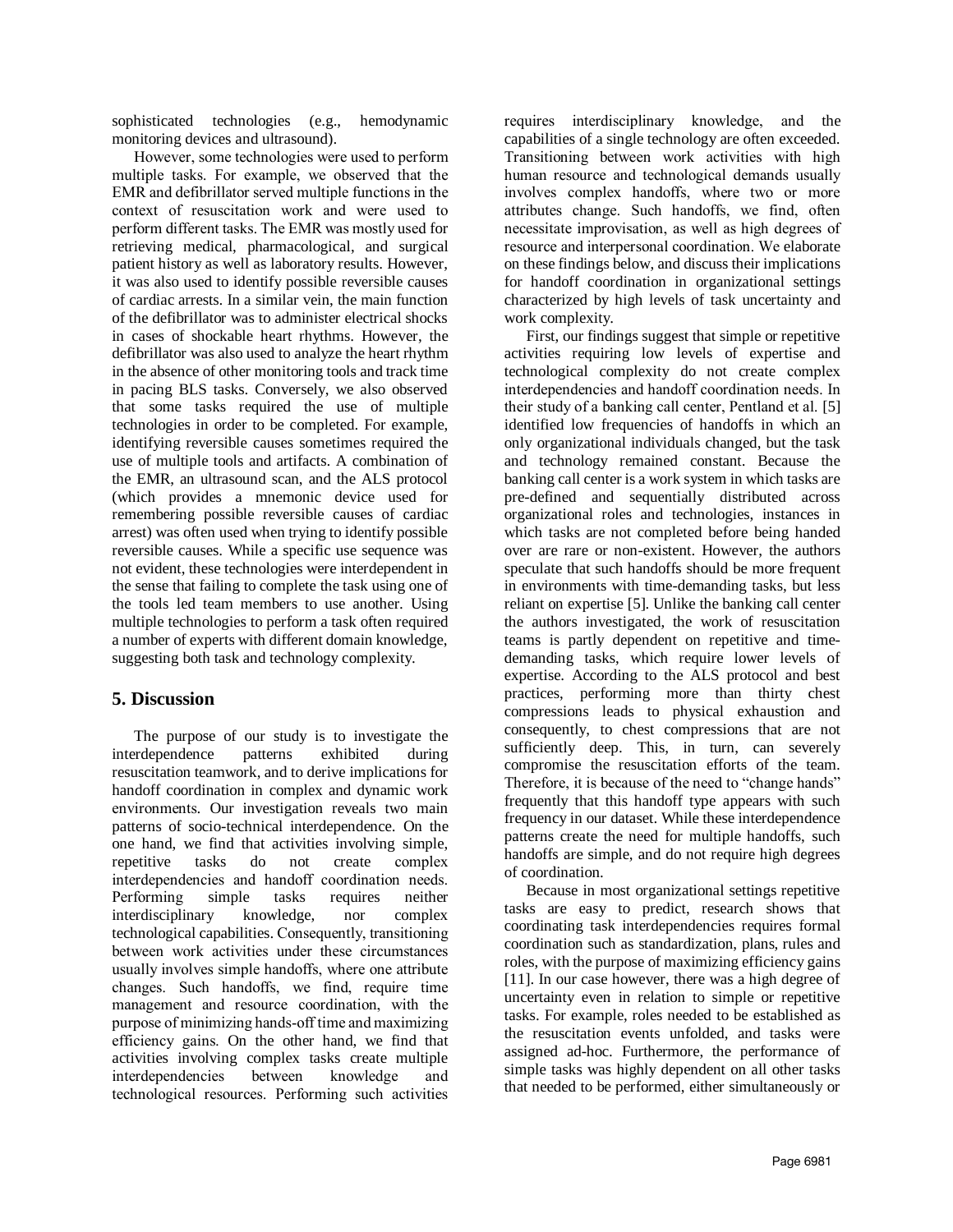sequentially. As such, under conditions of uncertainty and high complexity, transitioning between work activities requires ongoing temporal coordination, mutual adjustment, and explicit leadership and communication processes such as indicating task status, or assigning tasks based on availability of freehands and technological resources.

Second, we show that domain-specific tasks often require equally complex technologies, and create additional demands on individuals and teams in terms of expertise. Because of the high expertise levels required, we find that interdependencies between complex tasks often mirror technology and knowledge interdependencies. That is, domain-specific tasks often require specific expertise and specialized technologies. Therefore, when interdisciplinary work transitions between complex tasks, it often transitions between both technologies and required expertise.

However, we also find that complex, interdisciplinary tasks may require multiple technologies and diverse domain-knowledge and expertise. Such tasks create complex interactions between technology interdependencies, and necessitate high degrees of handoff coordination. In order to perform these tasks, technological and knowledge resources need to be temporally coordinated. That is, they both need to be available as new task demands arise. However, under conditions of uncertainty and emergent task requirements, coordinating scarce resources can be challenging, and often requires emergent planning and improvisation [12], [29], especially in situations requiring immediate response to novel and critical situations. Under such conditions, "intervention is often necessary irrespective of specialization, formal role, and reputation" [12: 1158]..

Because complex task requirements often mirror knowledge and technological requirements, handoffs between activities involving knowledge intensive tasks are likely to be complex, where many attributes change. We find that when complex handoffs are required, coordination demands are high. Many types of interdependence need to be coordinated at once, and require both interpersonal and technology coordination. Furthermore, because an individual may work across many knowledge-intensive tasks and complex technologies, such handoffs are cognitively taxing, switching costs are incurred, and efficiency may be compromised [5]. Previous research on coordination in complex organizations shows that handing work over between technologies with different capabilities and input standards may require significant time and effort, and imply a heightened demand for technological expertise [5], [8]. Additionally, ensuring timely application of expertise in environments characterized by uncertainty requires

knowledge-sharing, reliance on ad-hoc teaming, crossboundary interventions and improvization [12], [29]. In environments characterized by both work complexity and uncertainty, balancing timedemanding work requirements with improvisation and ad-hoc coordination is necessary.

Our study has several implications for research. First, we show that environments characterized by high levels of uncertainty and socio-technical complexity, such as healthcare, exhibit strong interdependencies between available resources (knowledge, technology), which are often scarce. Furthermore, these resources may be needed to perform multiple, simple tasks, but they also may be needed for the completion of one complex task. We find that using technology and knowledge resources across tasks necessitates many handoffs, but low coordination levels. Conversely, complex tasks demanding interdisciplinary knowledge and complex technological capabilities require fewer handoffs, but have higher coordination requirements. To the extent that work organizations demand increasingly sophisticated knowledge and technological resources, understanding how socio-technical interdependencies impact handoff coordination will invariably enhance the explanatory power of future organizational studies.

Second, we add to literature on interdependence and coordination [e.g., 3, 11–13] by showing that work handoffs in environments characterized by high levels of task uncertainty and complexity necessitate both interpersonal coordination and ad-hoc resource management. When work passes from one activity to the next, complex interdependencies between individuals (based on role or expertise), technologies (highly specialized), as well as between tasks (knowledge intensive) need to be temporally coordinated. Moreover, we show that effective handoff strategies are not only dependent on communication processes [e.g., 24], but also on mutual adjustment, and on ad-hoc resource matching when dealing with contingencies. However, other work environments have different human and technological capabilities, which influence the complementarities exhibited by different types of interdependence, and the handoffs they entail. Uncovering handoff unique to particular work environments is important for devising strategies necessary to coordinate and integrate work. How tasks, technologies and individuals interact in contexts other than resuscitation interventions, and with what consequences for handoff coordination, is an open area for further investigation.

While shedding light on handoff coordination in environments characterized by task uncertainty and work complexity, our study is not without limitations.